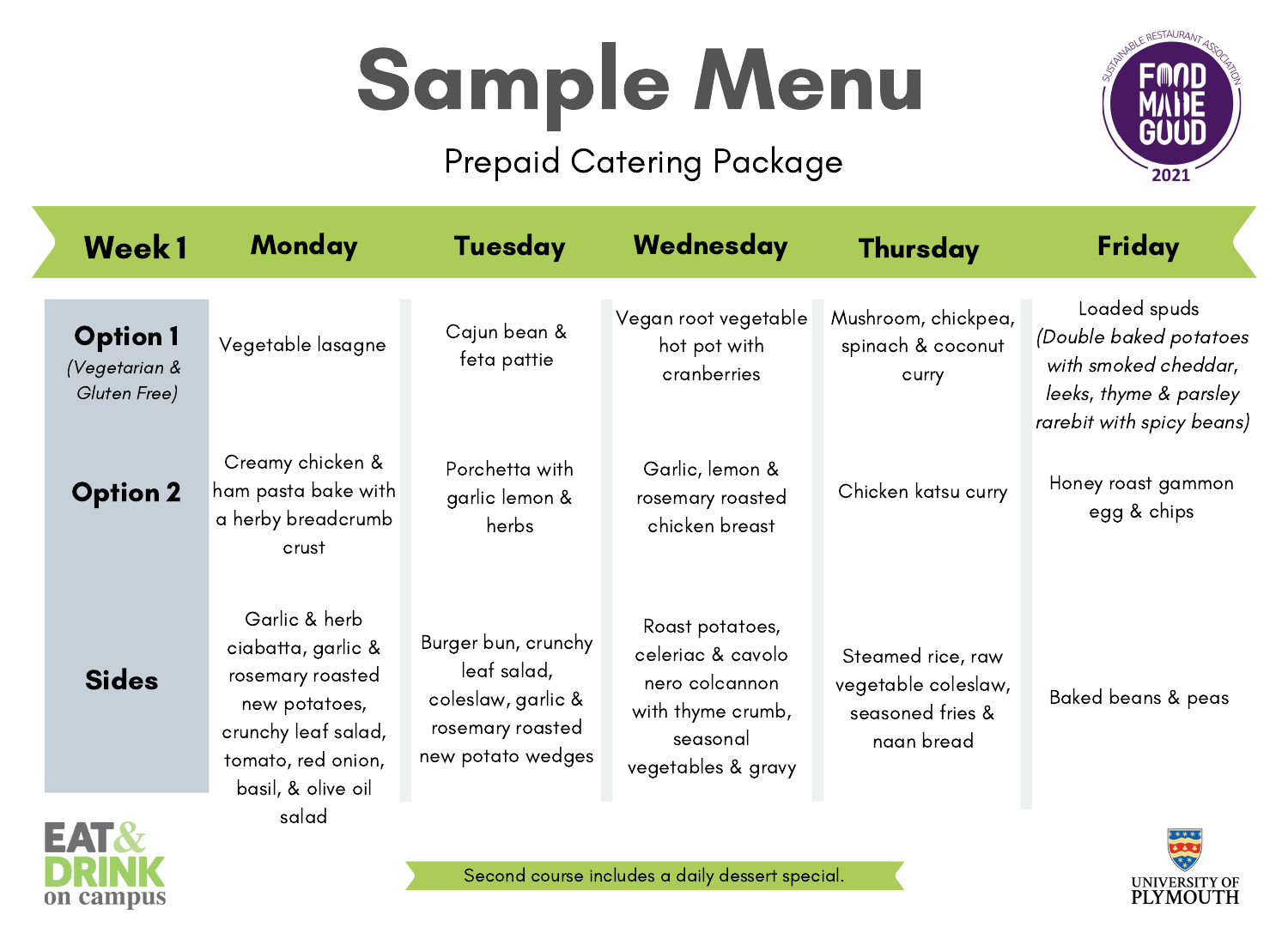# Sample Menu

#### Prepaid Catering Package



| <b>Week 2</b>                                   | <b>Monday</b>                                                                                                                              | <b>Tuesday</b>                                                                                                                                                      | Wednesday                                                                                                              | <b>Thursday</b>                                                            | Friday                                             |
|-------------------------------------------------|--------------------------------------------------------------------------------------------------------------------------------------------|---------------------------------------------------------------------------------------------------------------------------------------------------------------------|------------------------------------------------------------------------------------------------------------------------|----------------------------------------------------------------------------|----------------------------------------------------|
| <b>Option1</b><br>(Vegetarian &<br>Gluten Free) | Italian-style roasted<br>vegetables baked in<br>a tomato & lentil<br>sauce                                                                 | Mixed bean chilli<br>with chipotle<br>paste & roasted<br>pepper                                                                                                     | Leek & cauliflower<br>cheese gratin                                                                                    | Cauliflower &<br>potato korma                                              | Creamy mushroom<br>pie with mash<br>potato topping |
| <b>Option 2</b>                                 | Tortellini ricotta &<br>spinach in a tomato,<br>basil & bacon sauce                                                                        | Southern fried<br>chicken                                                                                                                                           | Roast leg of pork,<br>with apple & pear<br>squce                                                                       | Thai green<br>chicken curry                                                | Battered fish &<br>chips                           |
| <b>Sides</b>                                    | Garlic & herb<br>ciabatta, garlic &<br>rosemary roasted<br>new potatoes served<br>with a tomato, red<br>onion, basil, & olive<br>oil salad | Burger bun, steamed<br>rice, seasoned fries<br>or garlic & rosemary<br>roasted new<br>potatoes. Served<br>with a yogurt & mint<br>sauce, guacamole &<br>mixed salad | Roast potatoes,<br>homemade<br>Yorkshire pudding,<br>braised red<br>cabbage, steamed<br>seasonal<br>vegetables & gravy | Steamed rice, raw<br>vegetable<br>coleslaw, seasoned<br>fries & naan bread | Peas, tartar sauce,<br>curry sauce &<br>pickles    |
|                                                 |                                                                                                                                            |                                                                                                                                                                     |                                                                                                                        |                                                                            | * * * * *                                          |